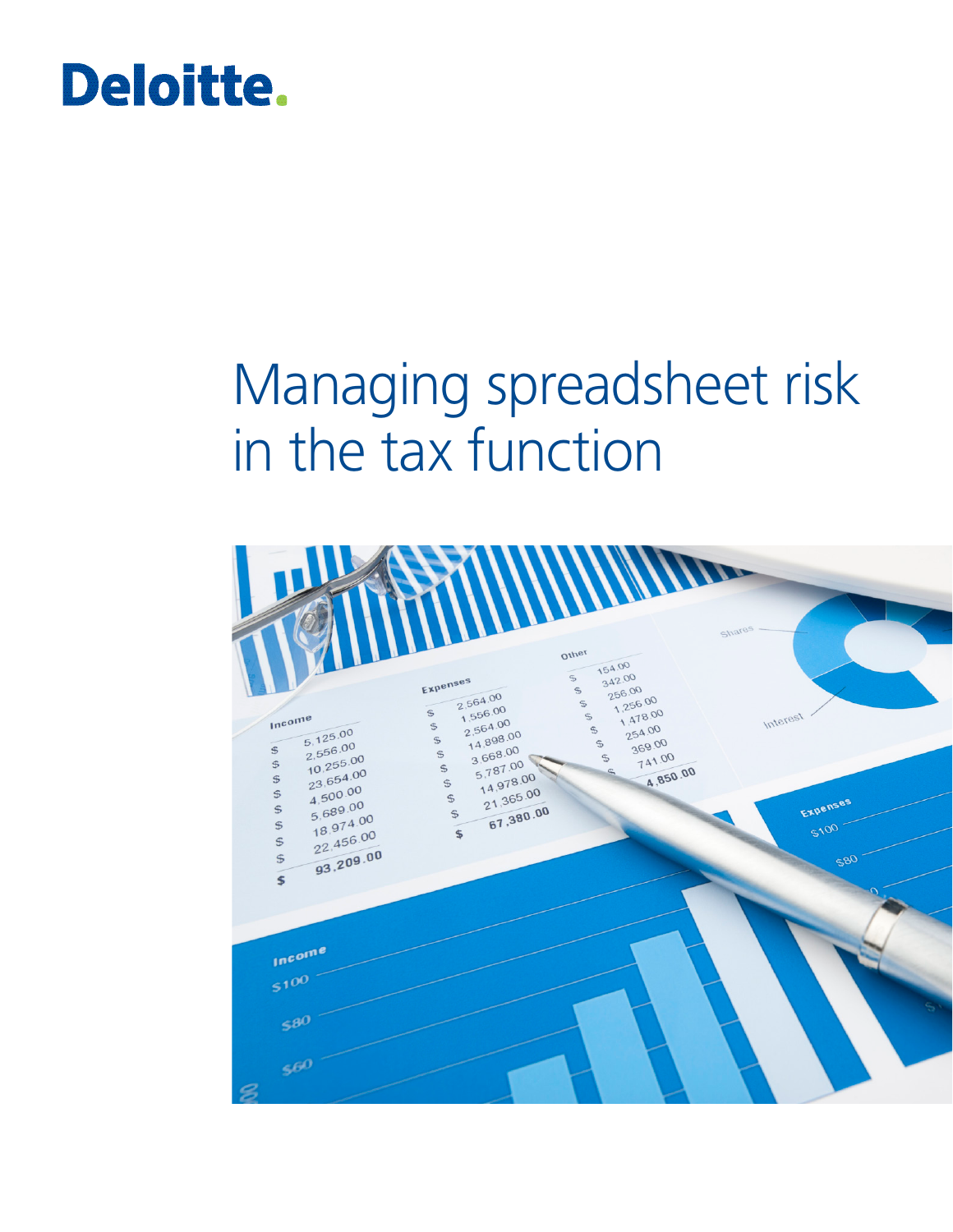Spreadsheet technology continues to be a prevalent support tool for tax-planning and compliance activities. However, as these activities gain complexity and receive increased attention from numerous stakeholders, tax departments may need to refine their approach to spreadsheet management.

Deloitte hosted a **[Dbriefs](http://www2.deloitte.com/us/en/pages/dbriefs-webcasts/series/tax-executives/tax-operations.html)** webcast to explore the challenges and risks associated with end-user computing (EUC) technology, which included how tax departments can elevate use of spreadsheet technology for tax-planning, provision, and compliance activities by moving from ad hoc calculations and reports to a standard and governed analysis program. Presenters reviewed protocols for improving effectiveness and mitigating risks when it comes to data quality, version control, and complementary software. More than 3,000 participants shared their own views through responses to polling questions and posed during the webcast.

#### **Tax departments' use of spreadsheets today**

Spreadsheets have become an almost irreplaceable business tool for tax departments, offering flexibility and the ability to create ad hoc calculations that enable an array of analyses. Spreadsheets are prevalent throughout the tax cycle; tax functions use them to enter and process financial data and transactions and may support virtually every document with regulatory and compliance implications. The table below highlights some of the tax processes, as well as finance organization processes, that commonly rely on spreadsheets.

Many tax teams do not just use spreadsheets to compile and consolidate data, but also to apply complicated rules to produce the necessary results.

Moreover, tax spreadsheets can be unusually complex due to the calculations embedded within them and the numerous other spreadsheets and applications that they may be linked to. Many tax teams do not just use spreadsheets to compile and consolidate data, but also to apply complicated rules to produce the necessary results.

| <b>Provision</b>                                                                                            | Compliance                                            | Other tax processes       | <b>Finance organization</b>                                   |
|-------------------------------------------------------------------------------------------------------------|-------------------------------------------------------|---------------------------|---------------------------------------------------------------|
| • Consolidation, and<br>reporting                                                                           | • Schedule Ms                                         | • Uncertain tax positions | • Inventory tracking and                                      |
|                                                                                                             | • Intercompany/transfer<br>pricing<br>• Apportionment | • Planning                | valuation                                                     |
| • Foreign data collection                                                                                   |                                                       | • Audit support           | • Calculation of reserve<br>balances and other<br>liabilities |
| • Subprocesses, such as<br>ASC740-30 (formerly<br>$APB$ 23), and<br>ASC718-40 (formerly<br><b>FAS 123R)</b> |                                                       |                           |                                                               |
|                                                                                                             |                                                       |                           | • Internal and external<br>financial reporting                |
|                                                                                                             |                                                       |                           | • Financial consolidations                                    |
|                                                                                                             |                                                       |                           | • Reconciliations                                             |
|                                                                                                             |                                                       |                           | • Regulatory reporting                                        |

As used in this document, "Deloitte" means Deloitte Tax LLP, a subsidiary of Deloitte LLP. Please see www.deloitte.com/us/about for a detailed description of the legal structure of Deloitte LLP and its subsidiaries. Certain services may not be available to attest clients under the rules and regulations of public accounting.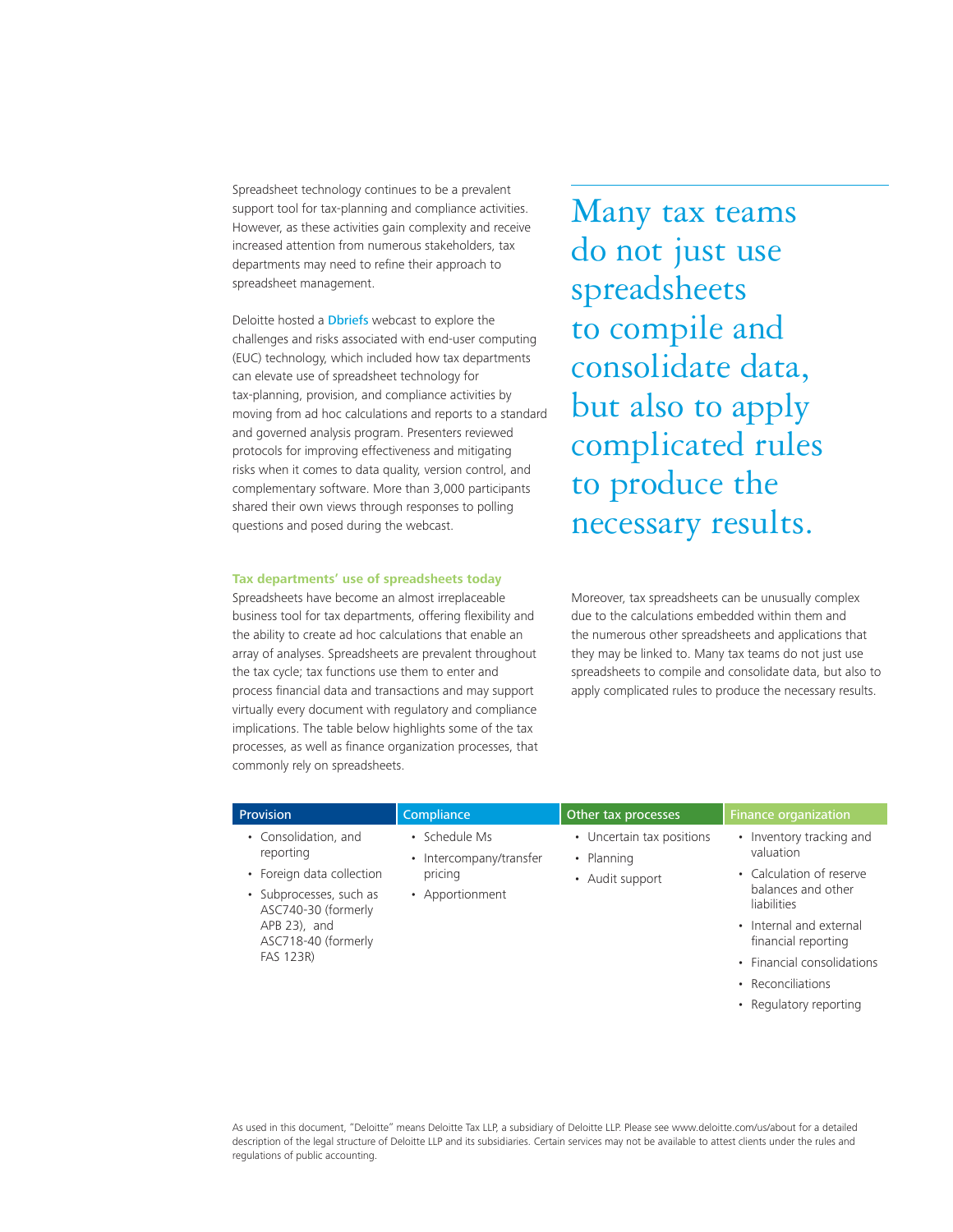

**Exhibit 1: Spreadsheet risks and benefits**

Spreadsheets do have important inherent benefits—they allow users to perform functions and calculations on a timely basis without requiring IT expertise or the ability to work with complex data cubes (Exhibit 1). Those benefits, however, are countered by a number of significant risks, such as version control and lack of testing—particularly as spreadsheets become more advanced and complex.

Increasingly, though, spreadsheets are coming under the scrutiny of management, auditors, and regulators who expect to see better management and control over what have historically been mostly ad hoc calculations.

# **Examples of the challenges and risks with status quo**

#### Active links

One particular issue is the use of active links between workbooks and other types of applications and databases. Workbook usage and updates over time may cause links between workbooks to break. This in turn forces users to spend time troubleshooting instead of checking the integrity of numbers from a tax perspective. Risk also increases when the links are external — especially to other uncontrolled sources, such as websites or other functions' shared files or even someone's local drive — and pull in data that is outside of the tax function's control (i.e., created and managed by someone else). But avoiding the use of links can be problematic as well. It encourages copying and pasting data from other sources, creating more manual steps, and the inability to refresh required data through the process.

#### Reliance on massive, single-step formulas

Spreadsheets often start "simple" and as a business or the analysis becomes more complex, the calculation grows. Columns, rows, tabs, and calculations are added to make the analysis more complete, and the logic within the workbook or set of spreadsheets becomes more and more complicated — and more complicated to manage. This can result in long refresh times each time the model is updated. It also produces dependencies on those individuals who know how to use and update the spreadsheet. If a formula designer leaves the role, the result can be delays or inaccurate numbers due to lack of knowledge or proper rigor or controls around its use, not to mention potential "lost" hours for relearning model logic. Another issue can be the creation of "magic cells" by users who "know" the end result they need but can't get the data flow to work as expected. These types of work-arounds can destroy the data integrity of the entire process. Finally, "one-user-per-workbook" restrictions also can create process bottlenecks, inefficient workarounds, and a vicious cycle of uncontrolled spreadsheet growth.

#### Loss of control of spreadsheet-based models

Complexity can slow the speed of calculations and model turnover. As the number of unique workbooks grows, users can lose track of a particular workbook's purpose, why it calculates an adjustment a particular way, or what would happen if it is changed. Version control also can be an issue, as users mistakenly perform work on incorrect or outdated versions of workbooks or with outdated data.

The point here is not that we need to eliminate the use of spreadsheets; they play a necessary and valuable role, but they require a certain amount of caution. Through fraud, abuse, or, more commonly, errors, spreadsheets, and EUC applications can increase risk exposure and lead to financial or reputation losses, fines and penalties, legal challenges, job loss, and more.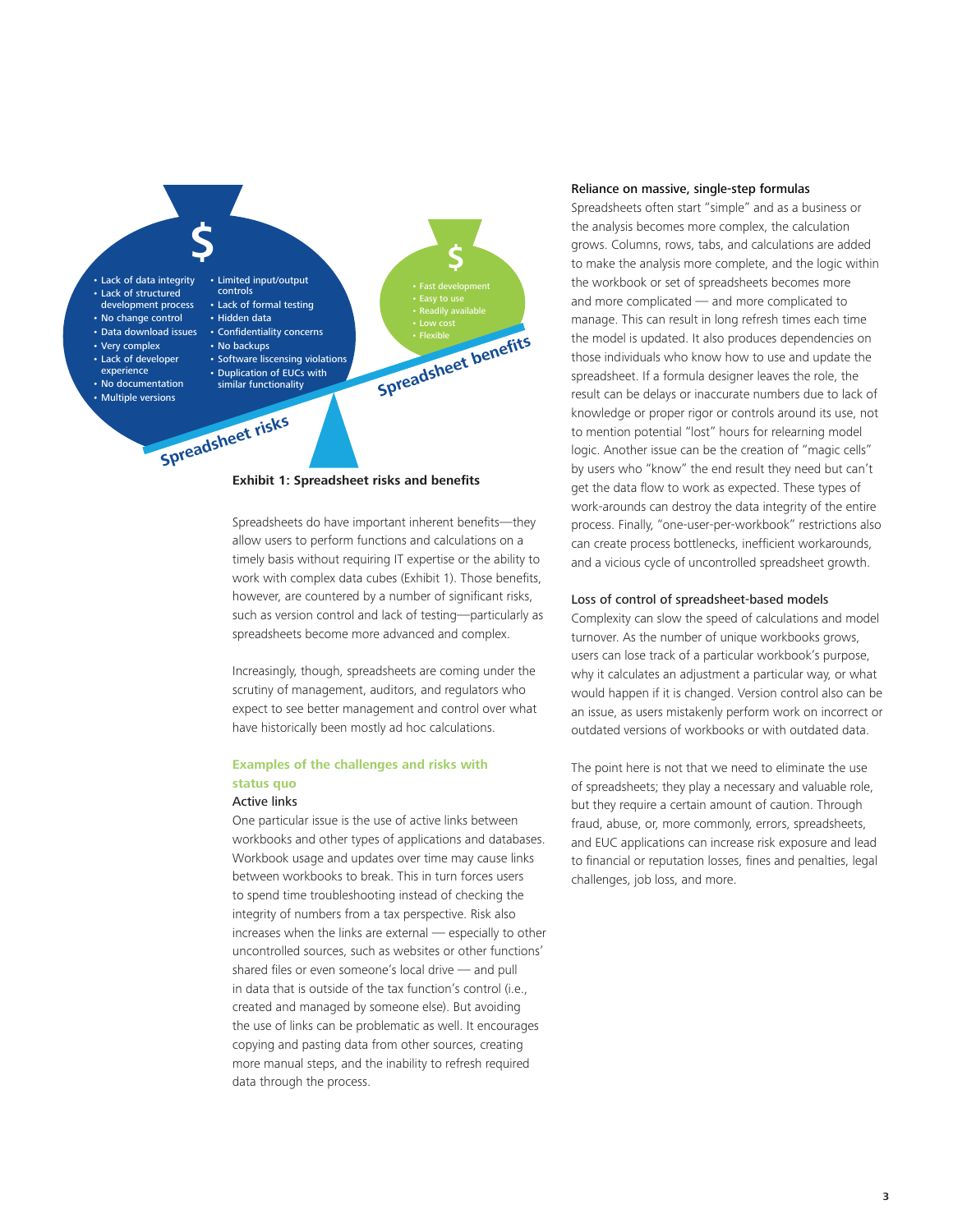#### **Spreadsheet analytics and diagnostics**

There are ways to mitigate risks in spreadsheet use. For example, server- or desktop-based tools and toolbar add-ons can perform spreadsheet integrity checks. Other tools integrate directly into spreadsheet applications. Automated workbook analysis software can analyze spreadsheets for specific risk criteria, such as external links, calculations that result in errors, inconsistent formulas, hidden rows/columns, and other known risk areas. Users also can leverage tools to fix existing errors, streamline workbook structure, or identify and lock cells that contain key formulas.

## **Exhibit 2: Sample output of a spreadsheet integrity check**





Running a spreadsheet integrity check can provide a variety of results (sample output illustrated in Exhibit 2) — some that are informational and some that are true red flags. For example, the sample output highlights the number of formulas with "numeric constants." In some cases, that numeric constant may be a valid part of the calculation; but in others cases, a user may have entered it to adjust the calculation to produce an expected result, without further examination as to why the data flow was not producing that result.

Another red flag may be the number of formulas referencing external workbooks — 1,405 in the example above. While this number may or may not be high, depending on the circumstances, what it does signal is the potential that some links may not update when a user refreshes a workbook. Another area that may justify a second look is "hidden sheets," some of which can only be found by looking at the spreadsheet workbook code. Hidden sheets can be relevant in looking for fraud, although they also can be the result of honest mistakes. Other examples results that warrant further examination include "formulas with errors" or "inconsistent formulas" where for example a number has mistakenly been inserted into the middle of a row of formulas.

A decision tree analysis is a more specific type of analysis, often used to understand the origin of a spreadsheet and its content and to test assumptions and inputs. This analysis analyzes spreadsheet output cells (of those that contain formulas) and provides cell-level detail of each input cell for each formula — showing where information flows, how it gets there, and the formulas being used. Spreadsheet users can review consistency between calculation methodologies and check assumptions of calculation inputs.

A relationship diagram is another type of diagnostic tool that analyzes a workbook to show all workbooks on which it depends or from which it pulls information. Connections and dependencies arise between workbooks via external links. Users can validate data sources and workbook relationships, as well as the scope and size of spreadsheet models with multiple workbooks. This analysis also shows spreadsheets as a system of interrelated workbooks instead of isolated, stand-alone workbooks. Users can do a lot of this work by understanding the data sources, workbook relationships, and the scope and size of models.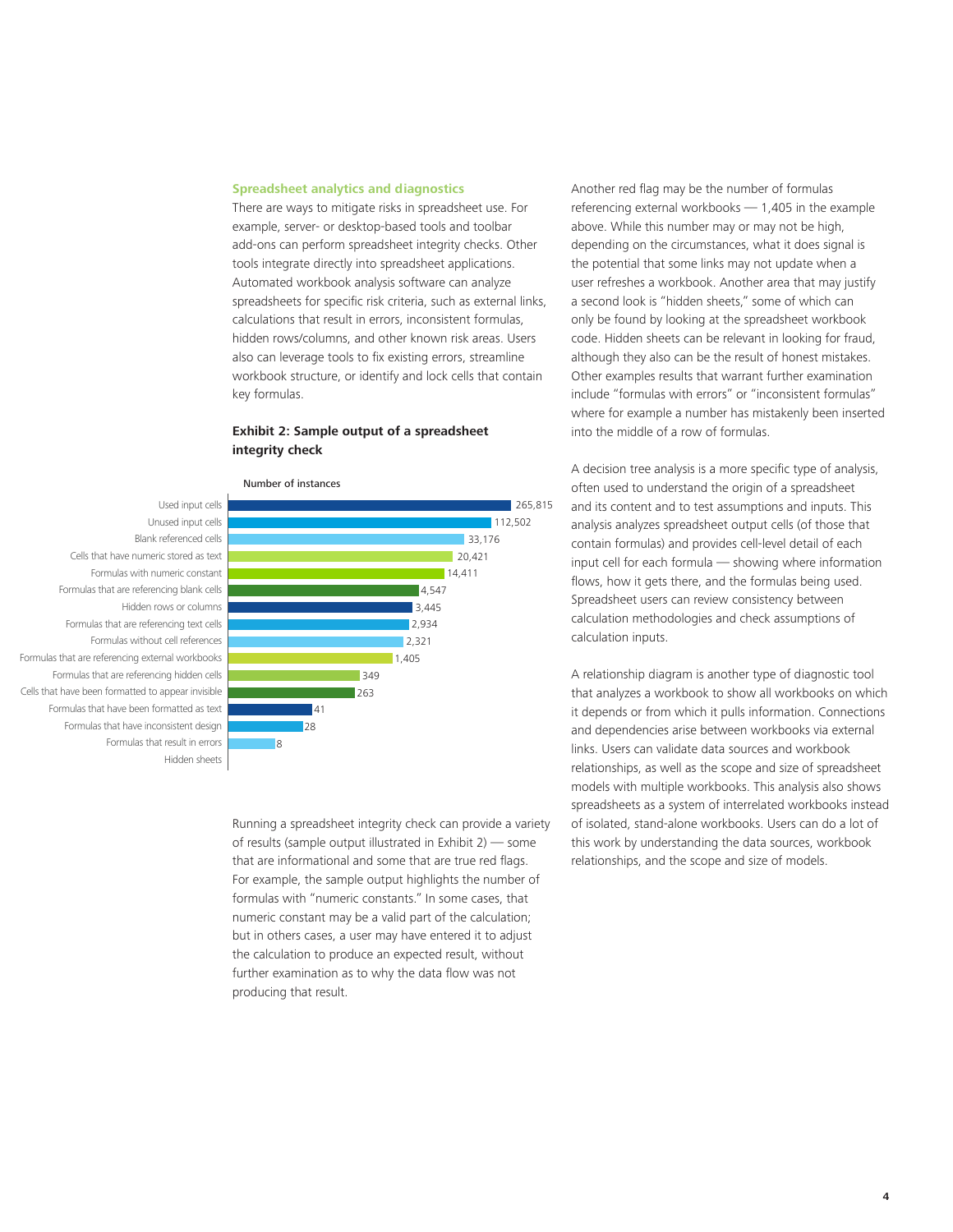#### **Spreadsheet management programs**

**People**

While spreadsheets may seem like a simple technology, comparatively speaking, they are very complex to control and manage. As a result, there is no one-size-fits-all solution for spreadsheet management. To effectively manage these risks for the enterprise, organizations should implement a holistic EUC management program which should consider the four traditional areas of governance, people, process, and technology (Exhibit 3).

## **Exhibit 3: Key controls for spreadsheet management**

accurate. It is also important to assign key stakeholder roles within the program — a steering committee, business unit representatives, and user administrators. These are individuals who understand the risks and goals, how to use the tools, and how to track key metrics. Training and awareness are also important — but training should be tailored to stakeholder roles, and the timeline should be consistent with goals and not completed too early in the program.

### **Exhibit 4: A phased approach to implementing spreadsheet management**



Given the complexity of spreadsheet management within the tax function, the **process** for introducing it must be thoughtful. Exhibit 4 outlines a phased approach to consider around spreadsheet management.

This approach begins with defining and gaining agreement on the risk ranking metrics to be included before determining which spreadsheets to include. This foundation is necessary for designing the right controls, which will vary by environment but may include backups, server protection, security, change management, version control, testing, and segregation of duties between spreadsheet creation and use. Various tools can facilitate application of those controls (Phase IV), providing functionality, such as tracking every cell, what's changed, by whom, on what day, and why the change was made (via user notation). Finally, ongoing control involves training users, ensuring they understand the benefits, and monitoring use and results.

As noted, a variety of technology tools can facilitate spreadsheet management. A technical assessment is a good starting point for determining scope, infrastructure, security, and role design. Depending on the organization, it may be appropriate to have different tools for different groups and/or geographic areas. Throughout technology selection and implementation, other areas of the framework — governance, people, and process — should be considered and revised as appropriate. Finally, it goes without saying that the rollout process should be realistic and tailored to the needs of the organization.

#### **Process**

**Governance** • Defining EUCs • Establishing policies and

 procedures • Define EUC ownership • Monitoring and reporting

- Defining EUC risk ranking metrics
- Apply risk ranking metrics and determine control scope
- Define EUC-specific controls
- Apply controls to in scope **EUCs**

**Technology**

• Defining roles and responsibility

- Determine support
- 

Governance is critical; without it, tools may just overcomplicate matters. Consider what would happen if you equip a bad carpenter with power tools! These steps can help in establishing an appropriate level of governance for spreadsheet management:

- Identify existing EUC applications, including spreadsheets, and risk rank them based on usage and risk.
- Develop policies and standards for use.
- Determine the structure of the EUC environment is it centralized, decentralized, or a mix of the two? Many organizations have a mix, with a centralized group that can help administer, train, and explain the technology.
- Define key risk metrics and establish and implement reporting mechanisms.

The **people** dimension begins with understanding key stakeholders and gaining their buy-in. "Owners" maynot be the people using the spreadsheets, but they will feel much more comfortable knowing that the process is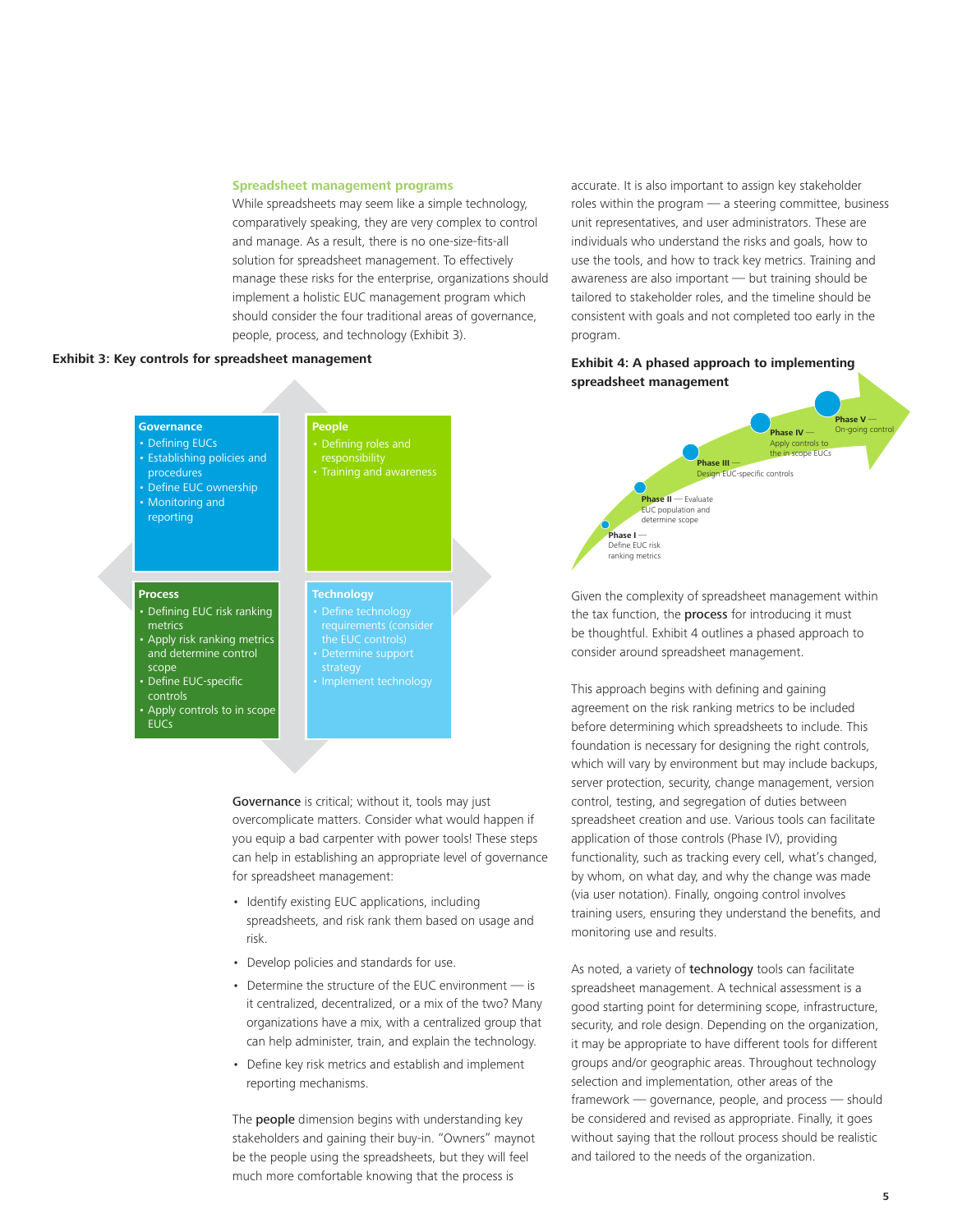#### **Tax executives' perspectives**

Deloitte hosted a [Dbriefs](http://www2.deloitte.com/us/en/pages/dbriefs-webcasts/series/tax-executives/tax-operations.html) webcast to explore the challenges and risks associated with EUC technology, which includes spreadsheets, and how tax departments can elevate use of spreadsheet technology for tax planning, provision, and compliance activities by moving from ad hoc calculations and reports to a standard and governed analysis program. Presenters reviewed protocols for improving effectiveness and mitigating risks, including data quality, version control, and complementary software. More than 3,000 participants offered their own views through responses to polling questions posed during the webcast.

Even with growing automation, tax departments use spreadsheets across the spectrum of their responsibilities. When asked which one area most heavily utilizes spreadsheets, nearly half (43 percent) of webcast participants responded with tax provision, while 19 and 15 percent, respectively, cited the tax compliance and data collection processes. Only 6 percent chose tax basis, and just 3 percent transfer pricing.

As spreadsheets grow in complexity along with the business, they can become more inefficient to use and administer — requiring more time to review formulas, update for new entities and adjustments, etc. In fact, 20 percent of webcast participants said their teams spend at least 30 percent of their time administering key spreadsheet models versus using them to calculate desired results. Nearly half (46 percent) estimated that their teams spend 10–30 percent of time on administration. Only 11 percent reported that their teams spend less than 10 percent of time on spreadsheet administration.

In which tax process does your company most heavily utilize spreadsheets?



What percentage of your team´s time is spent administering (i.e., rollover, updating for new entities and adjustments, and reviewing formulas) key spreadsheets models vs. using them to calculate the desired results?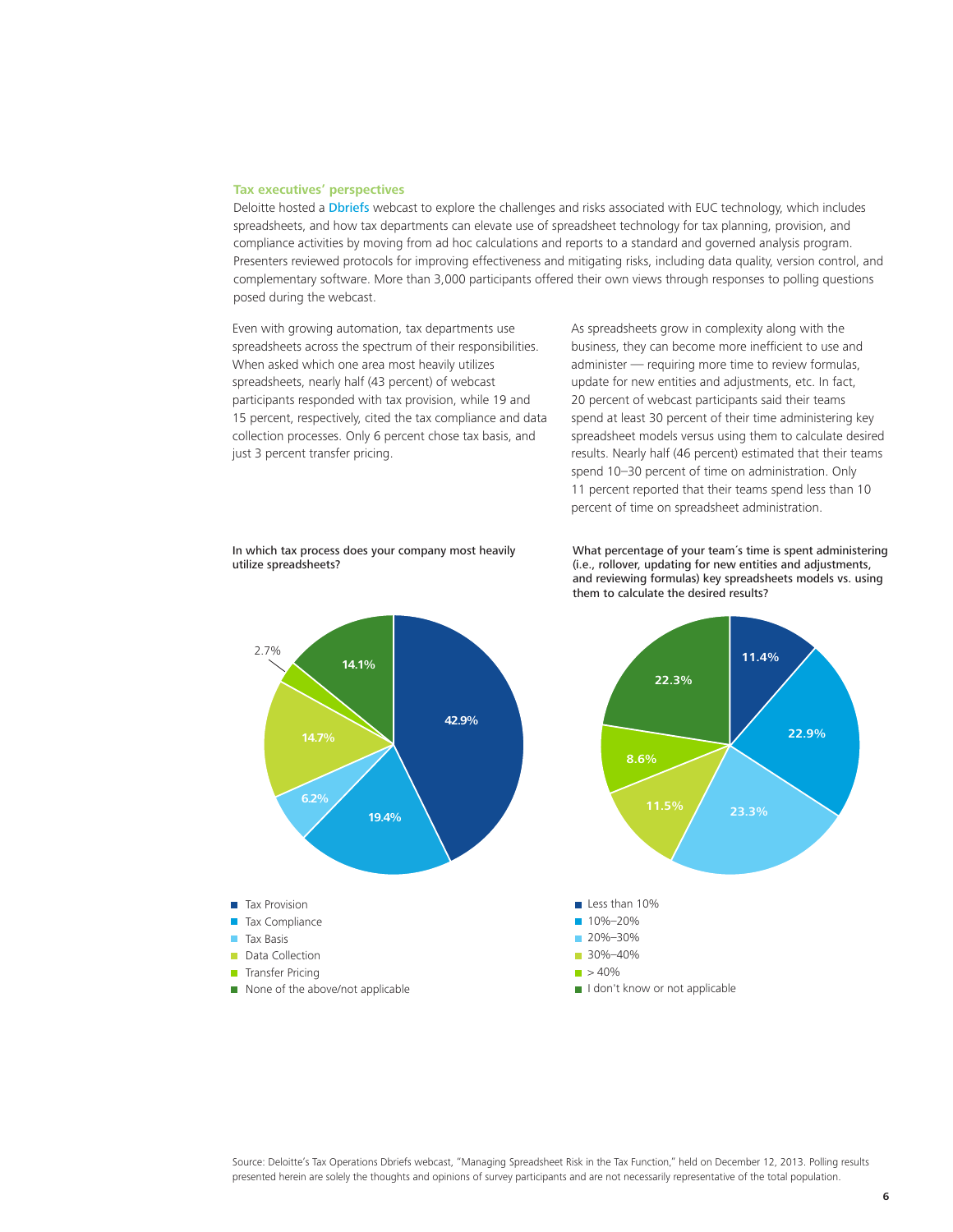

# **Building a better spreadsheet**

Critical spreadsheets for one-off needs, be used again. In many cases, all or much of the manage a spreadsheet over layered spreadsheets can be much easier to manage. complex spreadsheet to this structure, but this is a good development practice

Various tools can help with analyzing and mitigating spreadsheet risk. More than half (53 percent) of webcast participants said the greatest benefit of analyzing spreadsheets would be increased reliability. About 10 percent felt the greatest benefit would come from reduced processing/loading times, while 9 percent said such analysis would help them sleep better at night, and 8 percent said the greatest benefit would come from knowledge of file population and purpose. Only 2 percent said this analysis would not provide any benefit.

What would be the greatest benefit to your tax department from analyzing your spreadsheets using an analytics approach?



- Sleep better at night
- Reduced processing/loading times of spreadsheets
- **Increased spreadsheet reliability**
- Knowledge of file population and purpose
- I I don't see any benefits
- Don't know/Unsure

When asked whether they could see their department supporting a major change in technology used to perform day-to-day tax operations, webcast participants offered disparate views. Sixteen percent said they would get a good majority on board, while 18 percent said support would be split. Another 17 percent said they would not expect great support, while 13 percent said they've been looking to do something like this. Only 4 percent said their organization would not support such change.

#### Could you see your tax department supporting a major change in technology used to perform day-to-day tax operations?



- П
- m. We'd get a good majority on board
- Probably half would support, half would oppose
- m, We would not have great support
- $\blacksquare$  Nobody wants this
- Don't know/not applicable